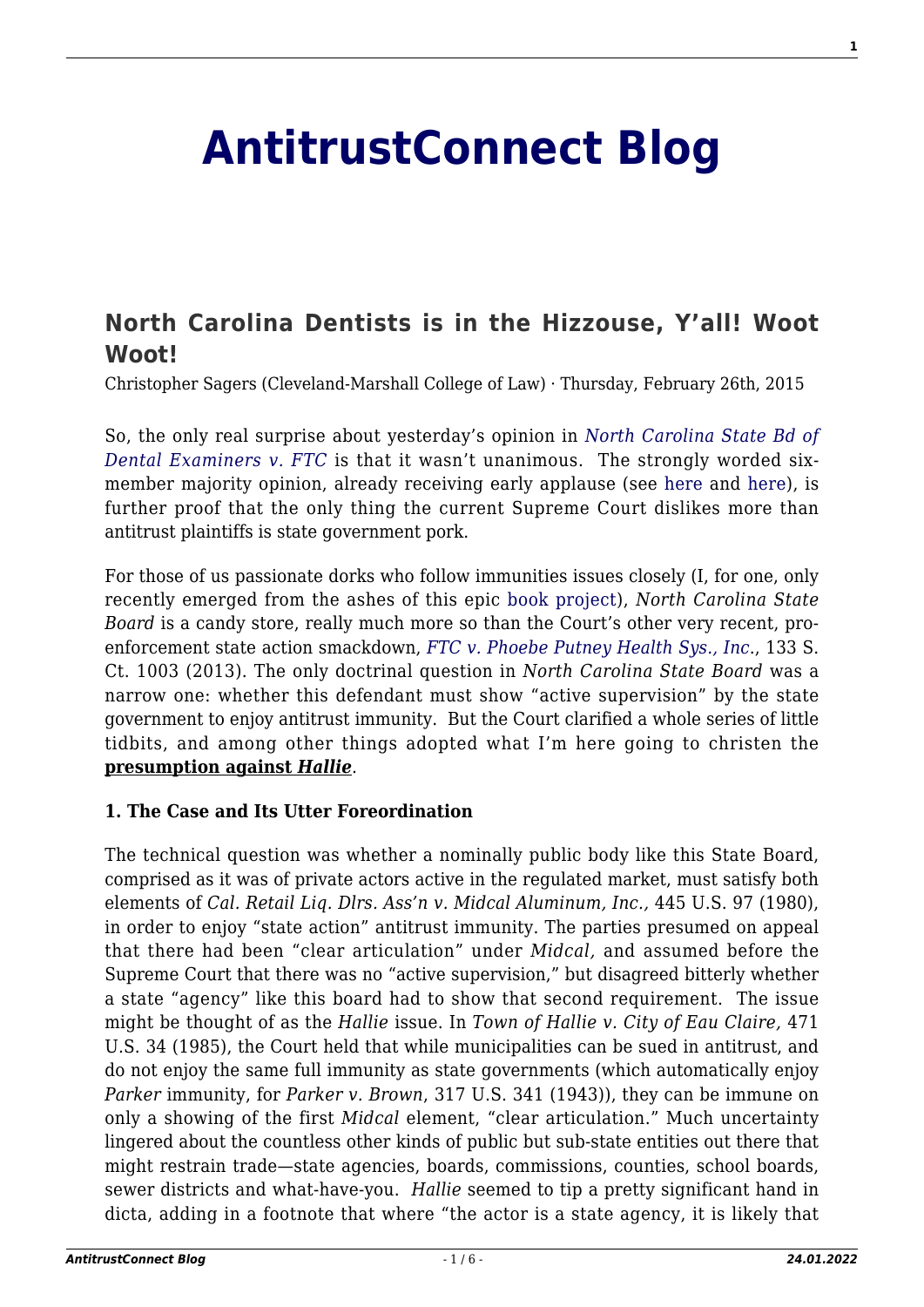active state supervision would also not be required," *id.* at 46 n.10. A companion case decided the same day said, also in dicta, that "of course, public agencies like municipalities need only establish that their anticompetitive conduct is taken pursuant to a clear[] articulat[ion]," *Southern Motor Carriers Rate Conference, Inc. v. United States,* 471 U.S. 48, 67 n.2. *See also id* at 57 ("[t]he circumstances in which Parker immunity is available to private parties, and to state agencies or officials regulating the conduct of private parties, are defined most specifically by our decision in [*Midcal* and *Hallie*].").

And yet, the Commission's victory yesterday was utterly unsurprising. Despite *Hallie* and *Southern Motor Carriers*, a whole range of other cases had made clear the Court's great distaste for pork-barrel programs in which self-regulating firms are only nominally overseen by some flimsy, insubstantial state review. *Parker* and *Midcal* themselves had stressed that because "a state does not give immunity to those who violate the Sherman Act by [just] authorizing them to violate it," *Parker,* 317 U.S. at 351, "[t]he national policy in favor of competition cannot be thwarted by casting . . . a gauzy cloak of state involvement over what is essentially a private price-fixing arrangement," *Midcal,* 445 U.S. at 105. Moreover, *Patrick v. Burget,* 486 U.S. 94 (1988)—a case notably involving physician peer-review activities that presumably are as sensitive and important as those in *North Carolina State Board*—the Court held that not only is "active supervision" required, but it must be done by "state officials [who] have and exercise power to review particular anticompetitive acts of private parties and disapprove those that fail to accord with state policy." *Id.* at 101. And, really most importantly, *FTC v. Ticor Title Ins. Co.,* 504 U.S. 621 (1992) went even further, holding that it is not enough even that some program of state review

is in place, is staffed and funded, grants to the state officials ample power and the duty to regulate pursuant to declared standards of state policy, is enforceable in the state's courts, and demonstrates some basic level of activity directed towards seeing that the private actors carry out the state's policy and not simply their own policy . . .

*Id.* at 636. Even when all that it is true, there is still no active supervision if the agency fails in practice to use its authority. *Ticor* further stressed that the two *Midcal* elements are really just two components of the same essentially evidentiary inquiry—into whether the challenged conduct is just private trade restraint, and not state policy. And so, if ever there had been doubt before, *Ticor* made clear that if the conduct looks "too private," it won't be immune. In the interim between *Ticor* and *North Carolina State Board,* a good-sized body of lower court caselaw had built up considering all the myriad, sundry other sub-state entities. It generally held that genuine state "agencies" under a governor's control were subject to the more deferential *Hallie* standard*,* but that other nominally public bodies, especially when they are comprised or subject to the influence of self-interested private actors, must usually show both *Midcal* elements. That was fully summarized in a masterful, scholarly [opinion](http://www.ftc.gov/sites/default/files/documents/cases/2011/02/110208commopinion.pdf) by law professor William Kovacic, back when he was a Federal Trade Commissioner, in rejecting state action immunity in the *North Carolina State Board* case itself (see esp. pp.  $6-14 \& n.7$ ).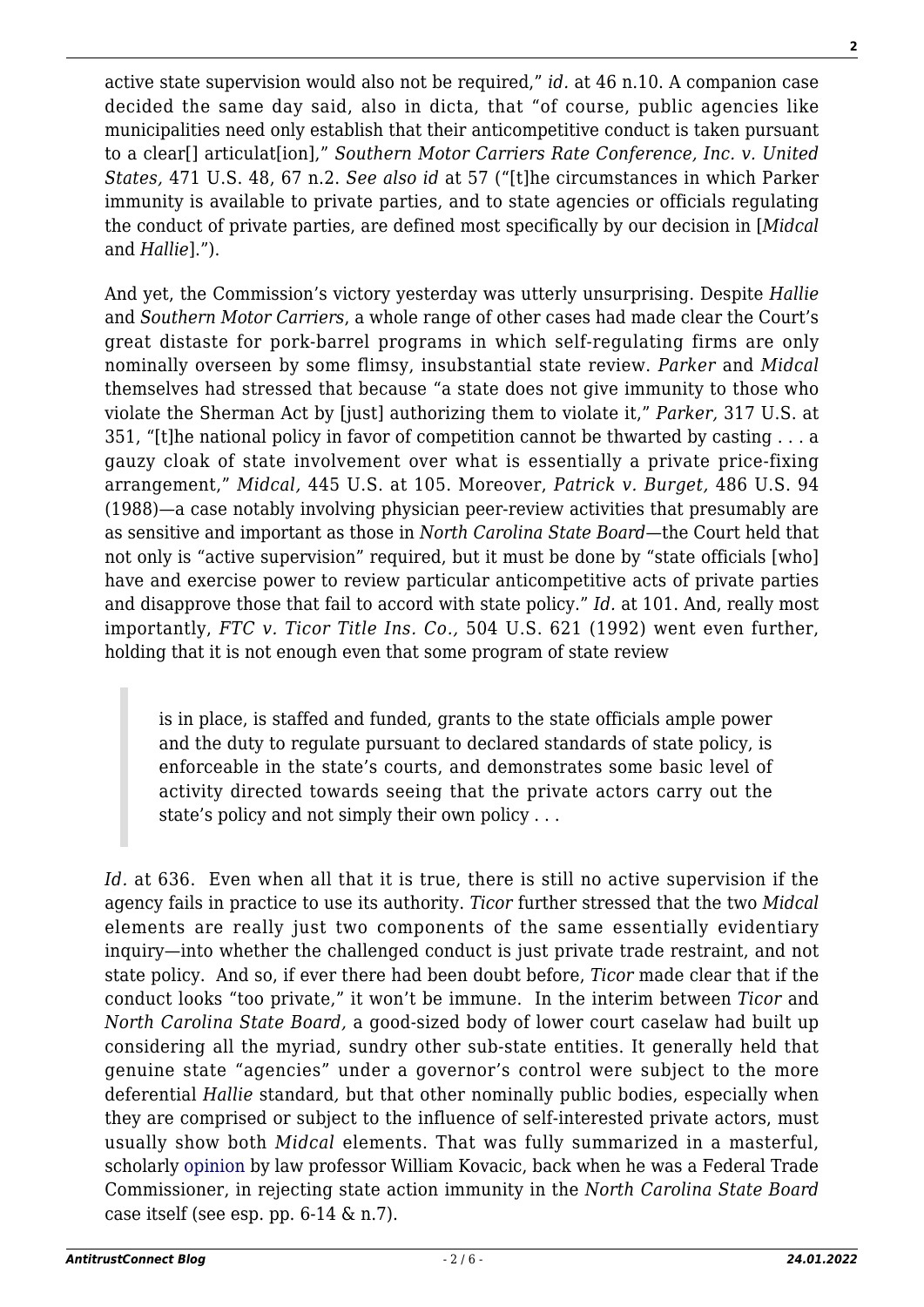And anyway, who could really have doubted that *North Carolina State Board* would affirm, after the unanimous, also-strongly-worded decision last year in *Phoebe Putney*? There the Court rejected a similarly broad claim of state action immunity, and emphasized in pretty broad and majestic language, as it had done many times in the past, that antitrust immunity is disfavored. The Court took two cases on state action immunity, very close in time but coming more than twenty years after its last state action case, one addressing the first *Midcal* factor and the other addressing the second, and the first of them had ended in a strongly worded, unanimous smackdown of a broad immunity claim. The North Carolina State Board of Dental Examiners was pretty much destined to lose.

This all matters, in any event, and even *North Carolina State Board*'s narrow holding isn't just a minor technical issue. As Professors Aaron Edlin and Rebecca Haw recently observed in a comprehensive survey of these entities—in an [article](http://www.pennlawreview.com/print/162-U-Pa-L-Rev-1093.pdf) cited in *North Carolina State Board*—there are a *ton* of these things out there, all over the place. There are a ton of state boards, public commissions, licensing authorities, and whatnot, not just in the professions, but regulating all kinds of businesses. *North Carolina State Board* is going to trigger a large-scale reconsideration of these thousands of state regulatory regimes in the United States, which hold licensing authority over millions of jobs, and lots of other things.

## **2. The Anti-***Hallie* **Presumption, Public-Choice Cynicism, and the Victory of Kennedy over Powell (and Scalia)**

Uncertainties remain, but even as to them, there is something special in the opinion. The Court specifically held only that "active supervision" must be shown by a "nonsovereign actor *controlled by active market participants*" (slip op. at 6, emphasis added), and did not say what happens when some state board is *not* controlled by current competitors. And who knows, there could be any number of other sub-state bodies with some claim to public status but whose composition is unusual, and nevertheless not controlled by current market participants. Just as a fr'instance, what about the municipal "hospital authorities" in *Phoebe Putney*? The Court didn't address there whether active supervision would be required, and *North Carolina State Board* wouldn't (it seems to me) answer it. But there is something awfully interesting running throughout *North Carolina State Board* that will play a role in subsequent cases dealing with those many issues: an open hostility to *Hallie* and, perhaps, to the reasoning of an importantly related case, *City of Columbia v. Omni Outdoor Advertising, Inc.,* 499 U.S. 365 (1991).

The conservative revolutionary Lewis Powell, he of the infamous [Powell Memo](http://law2.wlu.edu/powellarchives/page.asp?pageid=1251), wrote both *Hallie* and *Southern Motor Carriers,* as companion opinions issued on the same day. He clearly intended to expand *Midcal* pretty broadly, and in *Southern Motor Carriers* in particular he envisioned a broad freedom to set up state-sanctioned, superficially regulated cartels, of the kind one might have thought precluded by strong language in *Parker* and *Midcal*. *City of Columbia* then added a political viewpoint of an altogether darker and more cynical flavor. The Court there applied *Hallie* to the work of a city council, and rejected a number of possible exceptions to immunity that would have reflected its council members' apparent collusion with a local business. In and of themselves, rejection of the purported exceptions makes

**3**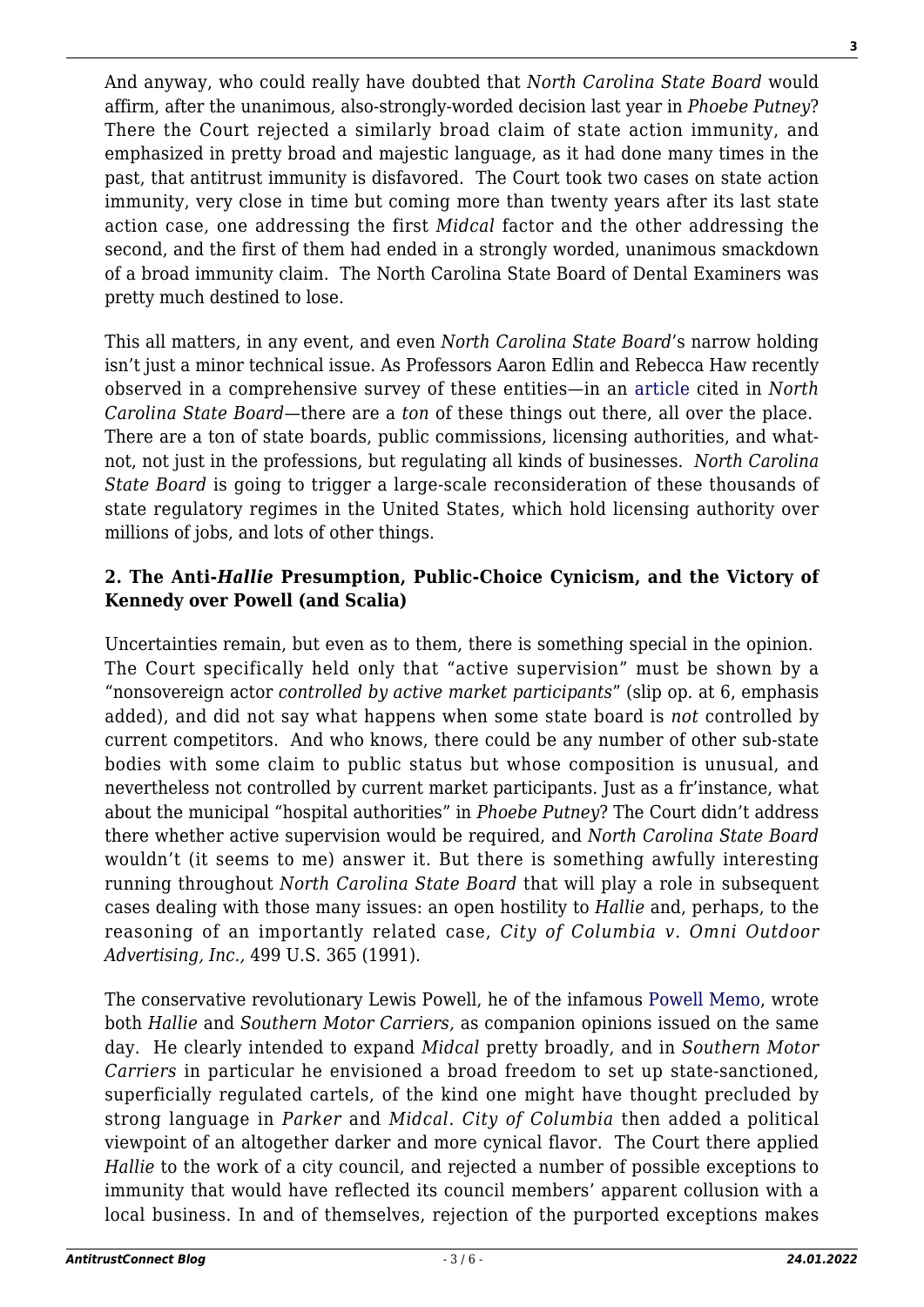perfect sense. For example, it would be a mess if there were a "conspiracy" or "corruption" exception to *Midcal,* because most policy can be said deliberately to favor some preferred special interest. But what was striking was the flavor of the Court's reasoning. The Court explained itself in language of darkly resigned public-choice fatalism. We cannot make it illegal for state and local governments to be craven conspirators against the public weal, the Court seemed to say, because that's just what they are.

And then comes *North Carolina State Board.* The Court began by repeating something striking from *Ticor*—a case that, like *North Carolina State Board,* also happened to be written by Justice Kennedy: that "state action immunity is disfavored." (Slip op. at 7). Later, in explaining why it would require active supervision, the Court said that clear articulation alone "*rarely* will achieve" *Midcal*'s goals, "for a policy may satisfy this test yet still be defined at so high a level of generality as to leave open critical questions" (*id.* at 9-10; emphasis added). The Court then pointed out that under *City of Columbia* it had precluded itself from asking whether city governments actually did a good or bad job with the leeway that *Hallie* gives them. *City of Columbia* permits courts to ask only the ex ante structural question whether the state gave a grant of authority, not the ex post question whether the state was thereafter vigilant against abuses of it. And then the Court dropped this minor little bomb: *that consequence in itself is now reason to apply* Town of Hallie *only sparingly* (*see id.* at 11-12).

In other words, because *City of Columbia* permits such crappy government under some circumstances, we should have a strong presumption against permitting those circumstances!!!

The dissent contains one narrow little colloquy with the majority that goes to this point, and is very interesting.

In general terms, the dissent is just, well, dumb. Written by Justice Alito and joined by Justices Scalia and Thomas, the dissent rather insipidly stresses that "the North Carolina Board of Dental Examiners is a state agency; and that is the end of the matter." You know something is an "agency," they tell us, whenever a state does no more than say that it is an "agency," specifies its membership, and authorizes it to take legally enforceable actions (dissent at 6-7). We're then told that "[n]othing in *Parker* supports [any further] inquiry" into whether "state agencies . . . are 'controlled by active market participants,' " (*id.* at 8).

That pretty much boggles the ol' melon. It has never been the law and it could be seriously flipping bad if it were. You literally can't understand *Midcal* without carefully analyzing the difference between private control of policy in that case and the lack of private control in the otherwise factually very similar *Parker.* And so the "inquiry" the dissenters consider forbidden was baked deeply into *Midcal* itself. And think about the consequences were Justice Alito correct. If a state can immunize private cartels by just labeling them "agencies," specifying their membership, and giving them legally enforceable power, then you've just repealed the Sherman Act.

But the interesting thing about the dissent is that it was joined by Justice Scalia, author of *City of Columbia*, the Justice who wrote that we ought to exempt **4**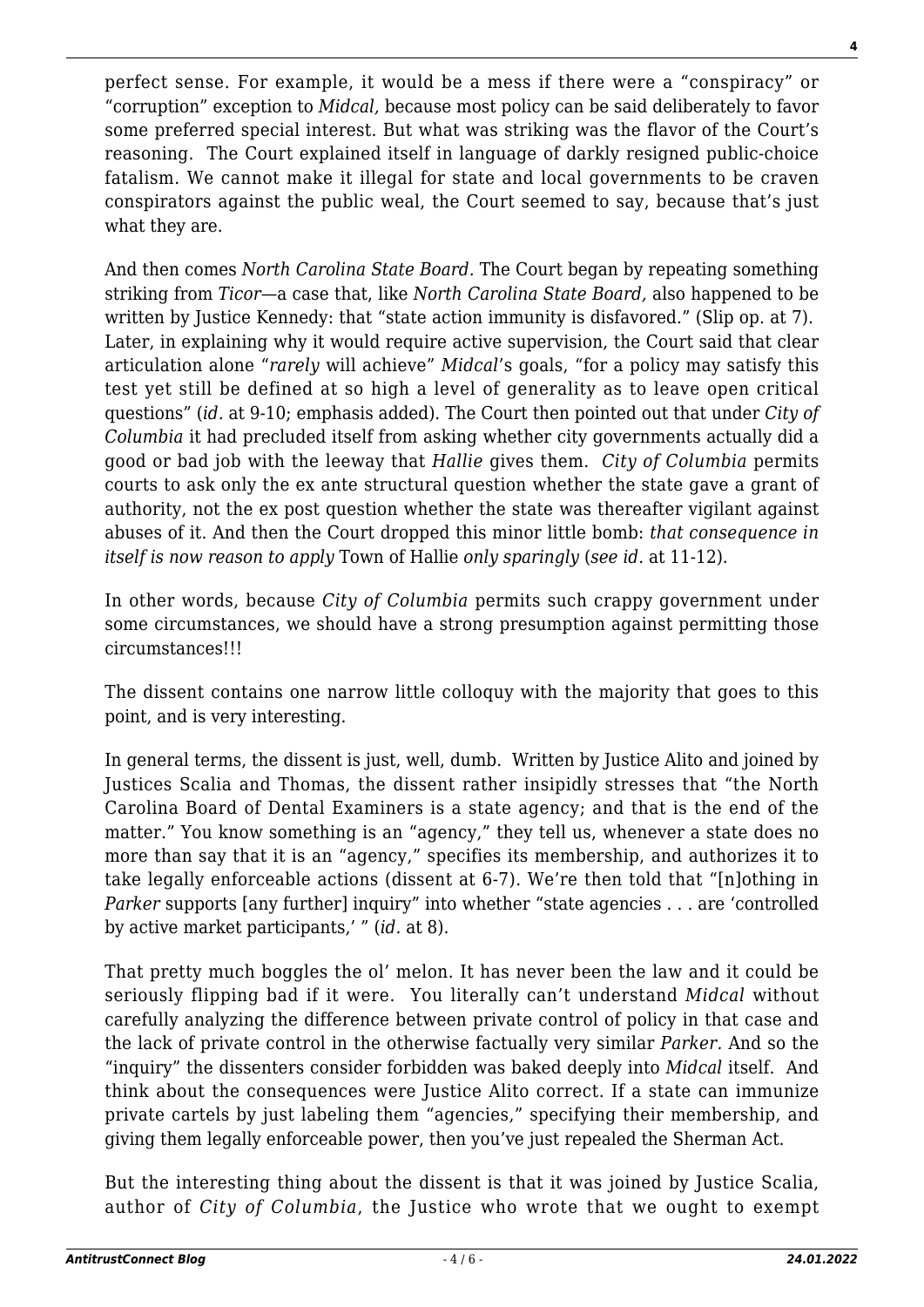governments from antitrust because they'll be dens of craven villainy whether we like it or not. But as if to ensure clarity that the law *does* permit antitrust courts to consider the risk of "capture[] by private interests," the dissenters complain that under *City of Columbia* it had been made clear that application of state action immunity should *not* depend on that risk (dissent at 10). It is now clear just how far Justice Scalia believed in *City of Columbia* that antirust courts should have no concern for private influence in government, for all government is a irredeemable cesspool anyway. This explicit little dispute between majority and dissent makes clear that courts *should* now explicitly consider the degree of private influence in nominally public bodies, and presume against immunity because of it.

## **3. What's Next? And Does It Make Any Difference?**

But all that said, an interesting question will be whether all the state legislative rejiggering this opinion is likely to invite, that no doubt will be urged and drafted by the regulated occupations themselves, will accomplish any meaningful good. Won't the states just be able to tweak their statutory oversight just a wee bit, making sure that they give *just enough* oversight to trigger immunity, even though it might still result in grossly anticompetitive intrusions in markets and oversight that remains pro forma and insubstantial?

Well, yes. That's always the question in state action cases. Even in North Carolina dentistry, this opinion suggested that had this board simply used its existing rule making power to define teeth whitening as "dentistry," it would have been subject to sufficient supervision.

Likewise unanswered is a related policy problem, posed by Justice Breyer at oral argument in *North Carolina State Board*, in which he asked whether a state could allow a board of neurologists to decide who can practice brain surgery. As he said, that kind of licensing authority has plain anticompetitive potential, but "I don't want a group of bureaucrats deciding that. I would like brain surgeons to decide that." (See oral argument [transcript\)](http://www.supremecourt.gov/oral_arguments/argument_transcripts/13-534_8nj9.pdf).

A requirement of active supervision presumably would mean either that non-doctor state officials would substantively review the medical decisions (though it wasn't before the Court, *North Carolina State Board* says at the very end that active supervision must be substantive), or a body of genuine state officials who are themselves non-practicing doctors. The former would be intolerable, and the latter would be both much more expensive and might well constitute no very meaningful limit on anticompetitive exclusion.

So does this do any good?

The answer is emphatically yes, and some reasons for it are captured in *North Carolina State Board*. The consequence of a meaningful *Midcal* requirement, under which state governments can't just give away dangerous power to favored interests, is that the state policy-makers themselves are brought more closely face-to-face with an awkward political problem. *Midcal* can't keep them from doing it, and when they do it, *Midcal* can't do anything about the substantive harm they cause. But *Midcal* can